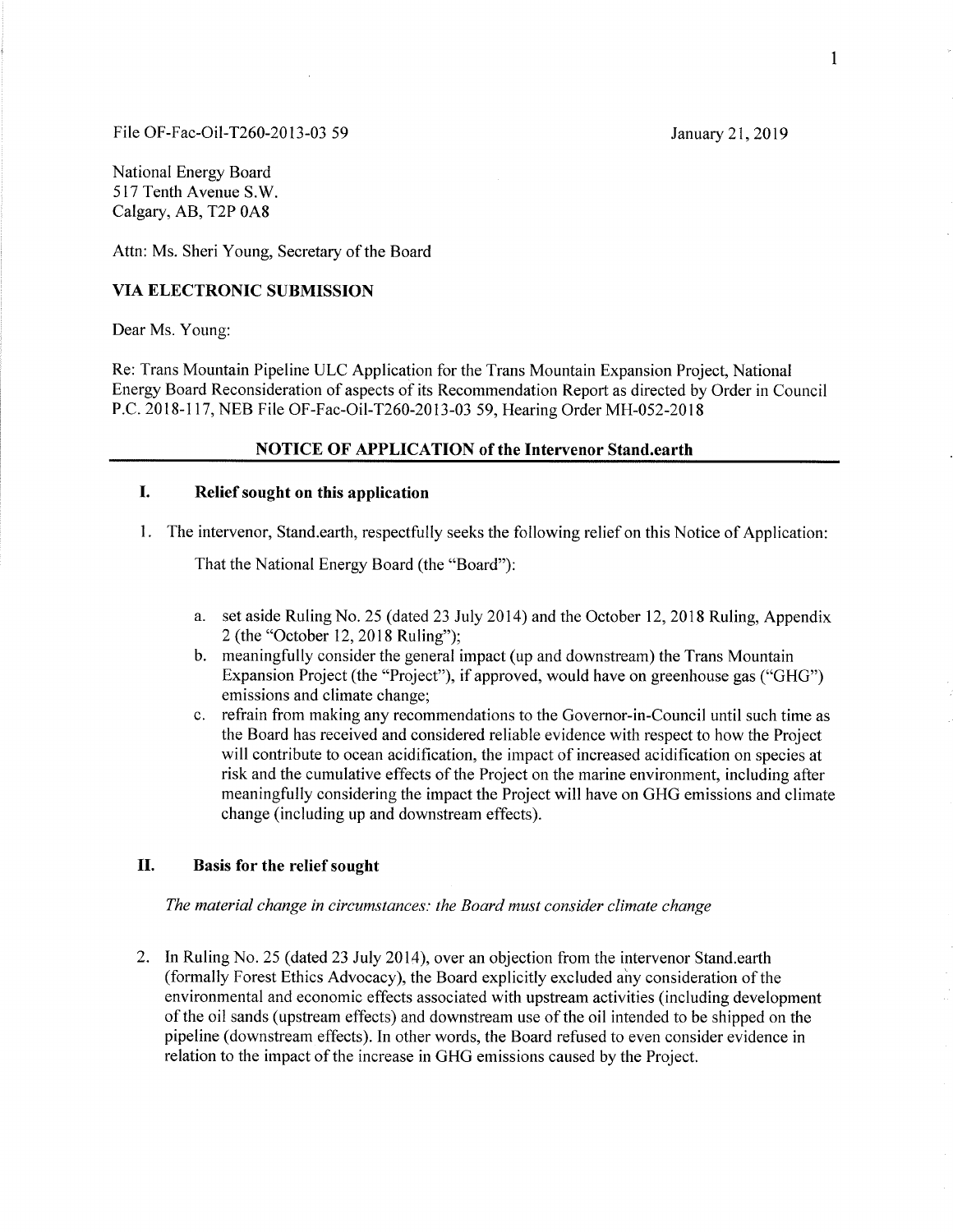- 3. Since 2014, there has been a material change in circumstances that justify a reconsideration of Ruling No. 25, and which make it imperative that the Board consider how the Project will impact GHG emissions and therefore climate change, as the Board set out to do with respect to the proposed Energy East pipeline project.
- 4. The evidence Mr. Sven Biggs filed with the Board on December 5,2018 (in particular, the Intergovernmental Panel on Climate Change's ("IPCC") report Global Warming of 1.5 C released on October 10, 2018 and appended to his affidavit) attests to this material change of circumstances and demonstrates that an assessment of the impact of the Project on climate change is essential to the determination of whether this Project is in the public interest. At para. 4 of his affidavit, Mr. Biggs states, referring to the IPPC report:

This report makes it clear that we have much less time than previously thought, as little as 12 years, to act to avoid the worst impacts of climate change. The report goes on to lay out several scenarios to avoid these impacts, none of them allow for the continued expansion of fossil fuels or fossil fuel infrastructure.

- 5. Indeed, the catastrophic impacts of climate change are already bearing down on us with a ferocity that has never been witnessed before. On September 10,2018, the Secretary-General of the United Nations, António Guterres, stated that climate change is the "defining issue of our time" and that climate change is a "*direct existential threat*".<sup>1</sup>
- 6. In October 2016, the Government of Canada ratified the *Paris Protocol Agreement* and now has a legal obligation under it to achieve substantial economy-wide GHG emission reductions of 30% below 2005 levels by 2030,
- 7. The Board cannot possibly fulfill its mandate of determining whether the Project is in the public interest without considering whether the Project is reconcilable with Canada's international obligations to substantially reduce GHG emissions. Stand.earth respectfully submits the Project is clearly not reconcilable with these international obligations.

# The Board's consideration GHG emissions of the proposed Energy East pipeline

- 8. Furthermore, on August 23, 2017, the Board issued a letter of intent to the proponent and other interested parties in the Energy East pipeline project indicating that it had expanded its review of the proposed project to include climate change impacts. The Board stated: "given increasing public interest in GHG emissions, together with increasing governmental actions and commitments (including the federal government's stated interest in assessing upstream GHG emissions associated with major pipelines), the Board is of the view that it should also consider indirect GHG emissions in its NEB Act public interest determination for each of the projects [emphasis added]."2
- 9. There is no principled reason for deviating from the Board's reasoning in Energy East and for ruling that the Energy East project is distinguishable from this Project (as the Board did in the October 12,2018 Ruling). The exact same reasoning should apply here. It would be arbitrary and

 $<sup>1</sup>$ https://www.un.org/sg/en/content/sg/statement/2018-09-10/secretary-generals-remarks-climate-change-delivered</sup>

<sup>&</sup>lt;sup>2</sup> 23 August 2017 Letter from Board: https://apps.neb-one.gc.ca/REGDOCS/Item/View/3322976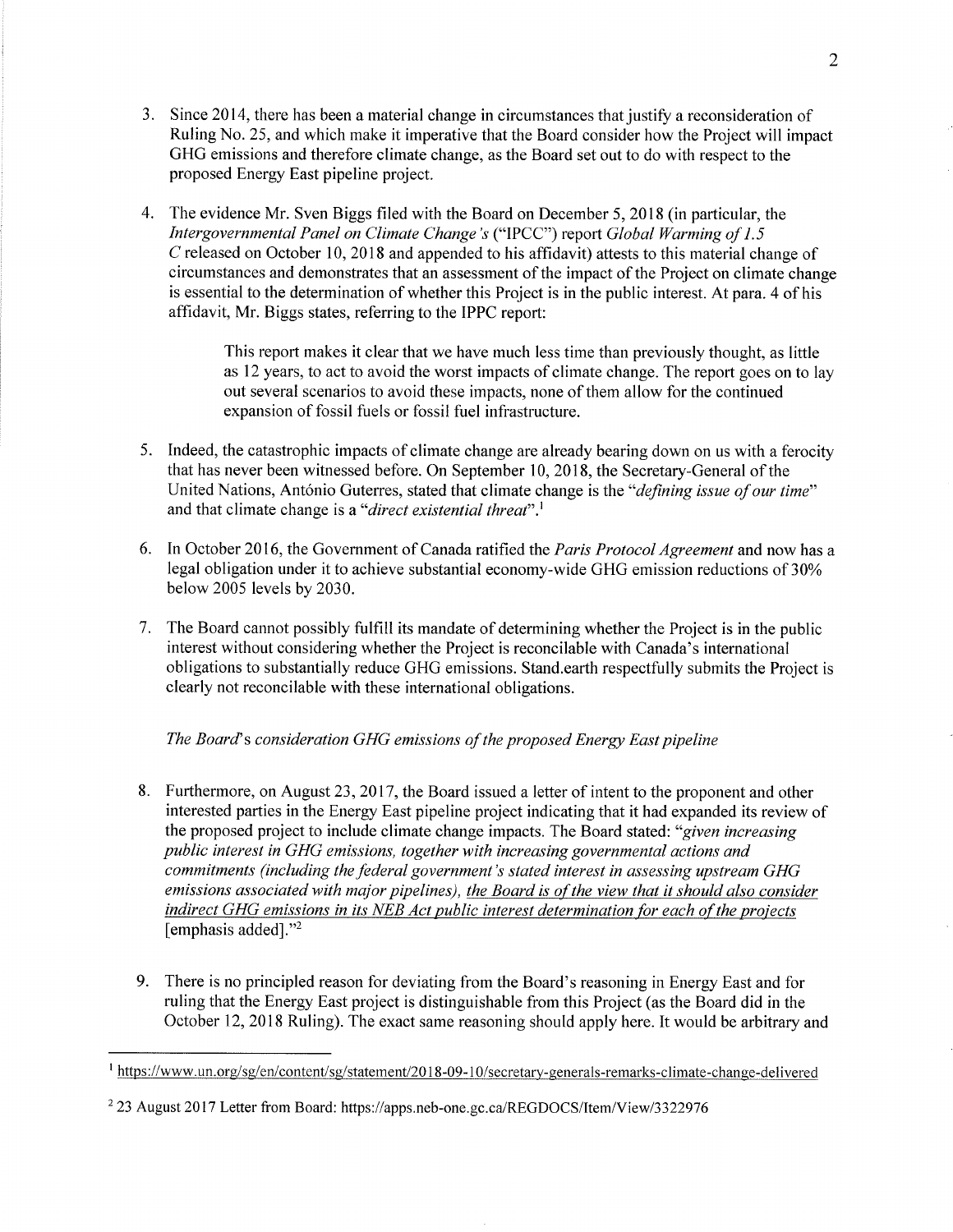unreasonable for the Board not to assess the impact on up and downstream GHG emissions of this particular Project, while considering it for other similar projects.

The Board erred in its interpretation of the CEAA

- 10. In addition, the Board made a material error in section 2.8 of its October 12,2018 Ruling by finding that the Project has no relationship to increased oil sands production, such that s. 5(1) of the Canadian Environmental Assessment Act, 2012 ("CEAA") does not apply. As a result, the Board held that it was not required to assess possible changes to the global atmosphere resulting from upstream or downstream effects caused by the Project.
- 11. As outlined in Mr. Biggs' affidavit, recent public pronouncement, including by the Premier of Alberta and the CEO of Suncor, make it very clear that there has been, and will continue to be, signifìcant economic impacts if the Project is not completed due to average production costs exceeding sale value of bitumen and a cessation of further or continuing inbound investment into oil sands expansion. These statements clearly attest to the impact the Project will have on increased overall production in the oil sands contrary to the Board's statements in its October 12, 2018 Ruling, where, at page 9, it stated that upstream and downstream effects are "not directly linked or necessarily incident to the Project". Furthermore, the Board cited no evidence in support of that finding in the October 12, 2018 Ruling.
- 12. Stand.earth maintains that, contrary to 5(2)(a) of the Canadian Environmental Assessment Act, CEAA 2012, the Board's rulings unduly limit and contravene the Board's duty to assess possible changes to the global atmosphere as a result of the Project<sup>3</sup> and changes in the environment that are "directly linked or necessarily incidental to" the exercise of the Board's duties or functions, including the determination of whether the Project is in the public interest.<sup>4</sup>
- 13. For there to be a meaningful reconsideration the Board must therefore *reconsider* and set aside Ruling No. 25 (July 23,2014) and its October 12,2018 Ruling, such that the Board will properly consider the impact the Project will have on climate change as it set out to do with respect to the Energy East project.

## Ocean acidification and climate change: Dr. Green's affidavit

- 14. Furthermore, in Tsleil-waututh Nation v. Canada (AG), 2018 FCA 153, the Federal Court of Appeal ordered the Board to meaningfully consider the impact the Project will have on the marine environment, including the Southern resident killer whale population.<sup>5</sup> Board Order MH-052-2018 states that the Board will consider evidence and submissions on the environmental effects of Project-related marine shipping, and the significance of these effects. This includes adverse effects on species at risk, the environmental effects of malfunctions or accidents that may occur, and any cumulative environmental effects, as well as mitigation measures.
- 15. Stand.earth submits that the Board cannot meaningfully assess the impact of the Project on the marine environment, including species at risk, without assessing the impact of the Project on

 $3$  As required by subsection 5(1) of the CEAA 2012

<sup>&</sup>lt;sup>4</sup> As required by subsection  $5(2)(a)$  of the CEAA 2012

 $<sup>5</sup>$  See para 770 Tsleil-waututh Nation.</sup>